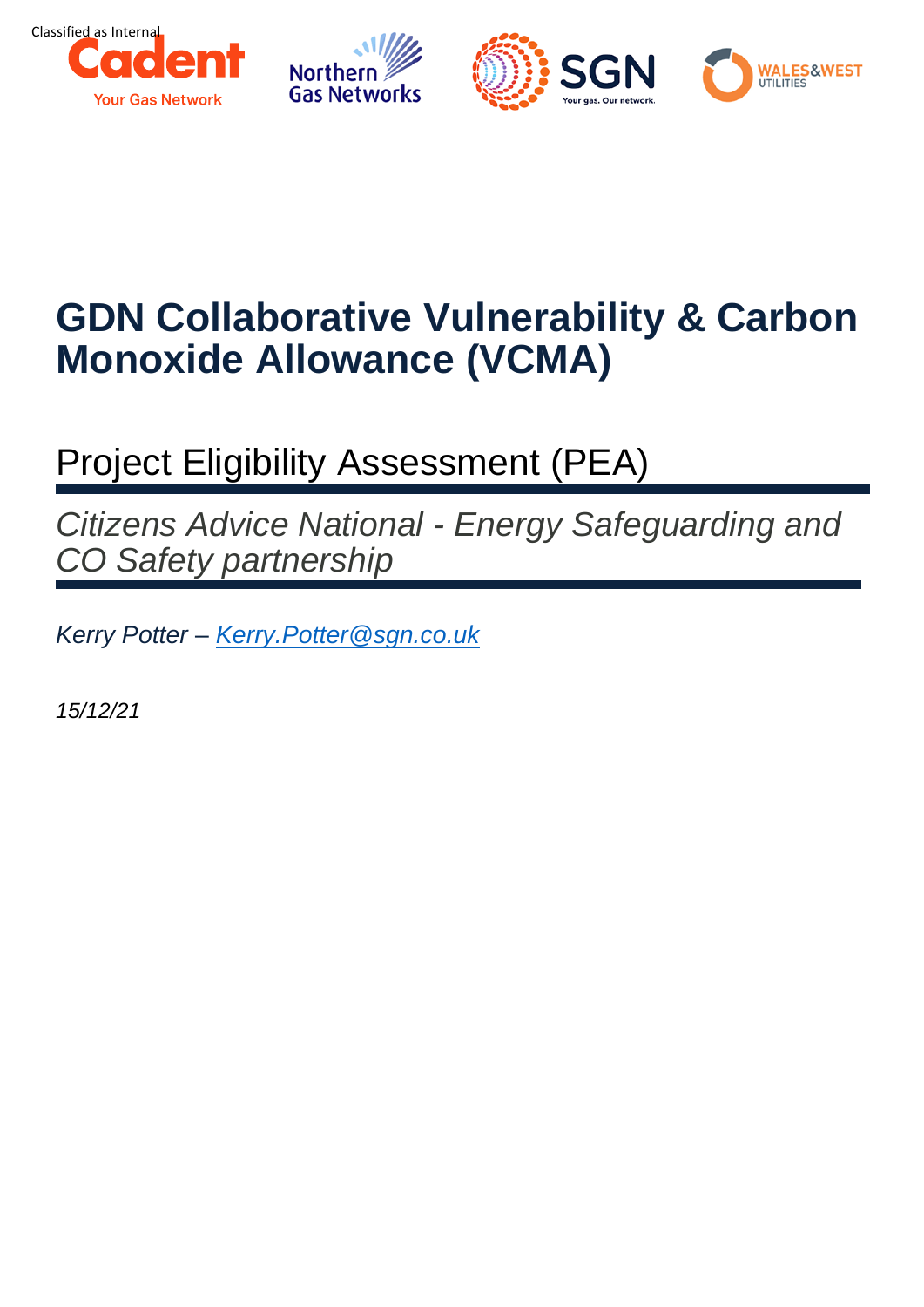#### **Gas Network Vulnerability & Carbon Monoxide Allowance (VCMA) Governance Document - Project Eligibility Criteria**

|    | Section 1 - Eligibility criteria for company specific projects (other than condemned essential gas<br>appliance repair and replacement)                                                                                                                                                 |                                                 |  |  |  |
|----|-----------------------------------------------------------------------------------------------------------------------------------------------------------------------------------------------------------------------------------------------------------------------------------------|-------------------------------------------------|--|--|--|
|    | In order to qualify as a VCMA project, a project must:                                                                                                                                                                                                                                  |                                                 |  |  |  |
|    | <b>VCMA Eligibility Criteria</b>                                                                                                                                                                                                                                                        | <b>Criteria</b><br><b>Satisfied</b><br>(Yes/No) |  |  |  |
|    | a) Have a positive, or forecasted positive Social Return on Investment (SROI), including for<br>the gas consumers funding the VCMA project;                                                                                                                                             | <b>Yes</b>                                      |  |  |  |
|    | b) Either:<br>Provide support to consumers in vulnerable situations, and relate to energy<br>j.<br>safeguarding, or<br>Provide awareness on the dangers of CO, or<br>ii.<br>iii.<br>Reduce the risk of harm caused by CO;                                                               | <b>Yes</b>                                      |  |  |  |
|    | c) Have defined outcomes and the associated actions to achieve these;                                                                                                                                                                                                                   | <b>Yes</b>                                      |  |  |  |
|    | d) Go beyond activities that are funded through other price control mechanism(s) or required<br>through licence obligations; and                                                                                                                                                        | <b>Yes</b>                                      |  |  |  |
| e) | Not be delivered through other external funding sources directly accessed by a GDN,<br>including through other government (national, devolved or local) funding.                                                                                                                        | <b>Yes</b>                                      |  |  |  |
|    | Section 2 - Eligibility criteria for company specific essential gas appliance servicing, repair and<br>replacement projects<br>In order to qualify as a VCMA project, unsafe pipework and essential gas appliance servicing, repair or<br>replacement must meet the following criteria: |                                                 |  |  |  |
| a) | A GDN has to isolate and condemn unsafe pipework or an essential gas appliance following<br>a supply interruption or as part of its emergency service role;                                                                                                                             | N/A                                             |  |  |  |
|    | b) The household cannot afford to service, repair or replace the unsafe pipework or essential<br>gas appliance; and;                                                                                                                                                                    | N/A                                             |  |  |  |
| C) | Sufficient funding is not available from other sources (including national, devolved or local<br>government funding) to fund the unsafe pipework or essential gas appliance servicing,<br>repair or replacement.                                                                        | N/A                                             |  |  |  |
|    | Section 3 - Eligibility criteria for collaborative VCMA projects                                                                                                                                                                                                                        |                                                 |  |  |  |
|    | In order to qualify as a collaborative VCMA project, a project must:                                                                                                                                                                                                                    |                                                 |  |  |  |
| a) | Meet the above company specific and boiler repair and replace (if applicable) project<br>eligibility criteria;                                                                                                                                                                          | <b>Yes</b>                                      |  |  |  |
| b) | Have the potential to benefit consumers on the participating networks; and                                                                                                                                                                                                              | <b>Yes</b>                                      |  |  |  |
| C) | Involve two, or more, gas distribution companies.                                                                                                                                                                                                                                       | <b>Yes</b>                                      |  |  |  |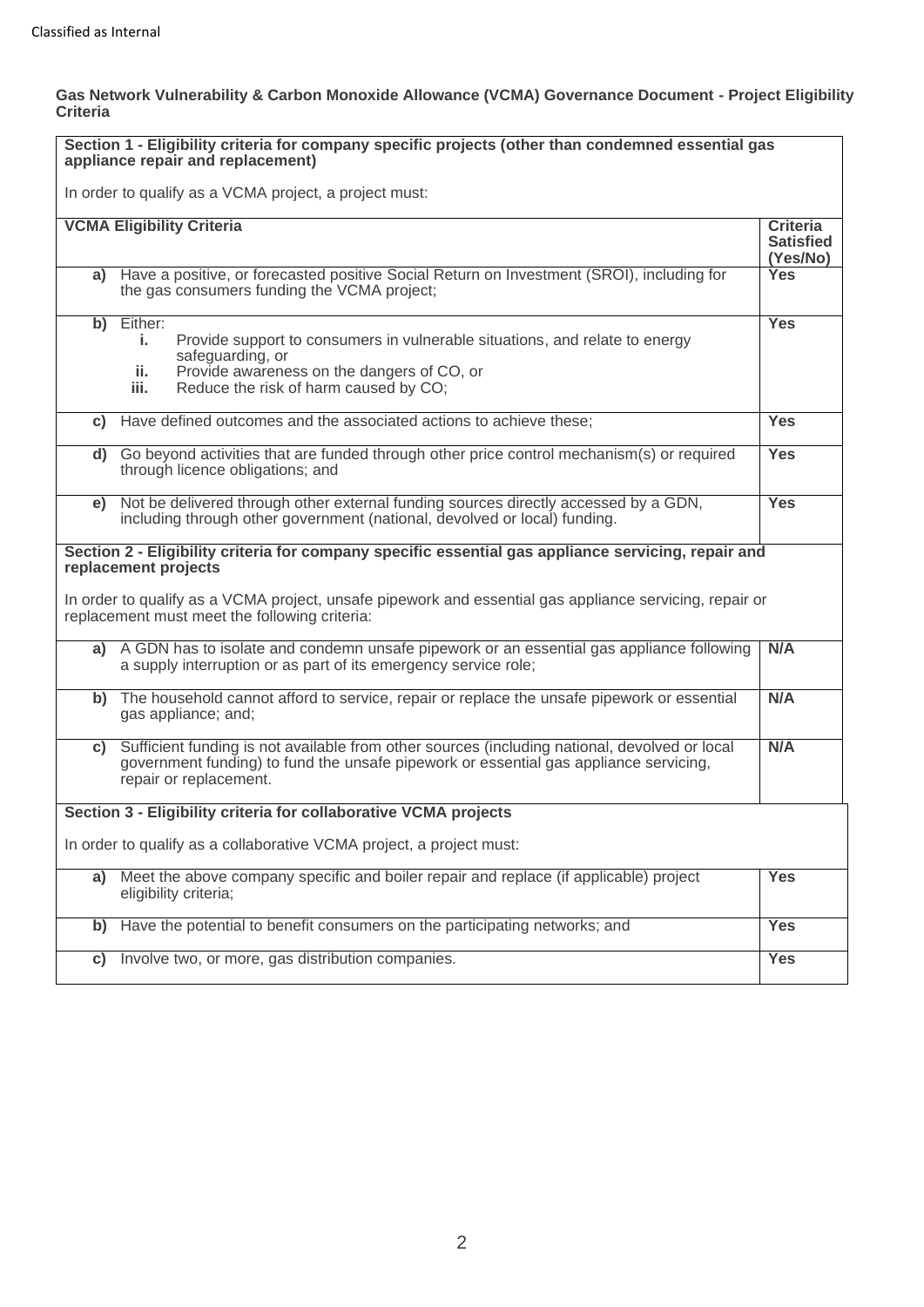#### **Gas Network Vulnerability and Carbon Monoxide Allowance (VCMA) Governance Document - Project Registration Table 2**

| <b>Information Required</b><br><b>Description</b>               |                                                                                                                                                                                                                                                                                                                                                                                                                                                                                                                                                                                                                                                                                                                                                                                                                                                                                                                                                                                                                                                                                                                                                  |  |  |  |  |
|-----------------------------------------------------------------|--------------------------------------------------------------------------------------------------------------------------------------------------------------------------------------------------------------------------------------------------------------------------------------------------------------------------------------------------------------------------------------------------------------------------------------------------------------------------------------------------------------------------------------------------------------------------------------------------------------------------------------------------------------------------------------------------------------------------------------------------------------------------------------------------------------------------------------------------------------------------------------------------------------------------------------------------------------------------------------------------------------------------------------------------------------------------------------------------------------------------------------------------|--|--|--|--|
| <b>Project Title</b>                                            | Citizens Advice National - Energy Safeguarding and CO Safety partnership                                                                                                                                                                                                                                                                                                                                                                                                                                                                                                                                                                                                                                                                                                                                                                                                                                                                                                                                                                                                                                                                         |  |  |  |  |
| <b>Funding GDN(s)</b>                                           | SGN, Cadent, Northern Gas Networks, Wales & West Utilities                                                                                                                                                                                                                                                                                                                                                                                                                                                                                                                                                                                                                                                                                                                                                                                                                                                                                                                                                                                                                                                                                       |  |  |  |  |
| Role of GDN(s)<br><b>*For Collaborative</b>                     | <b>SGN</b> - Project lead                                                                                                                                                                                                                                                                                                                                                                                                                                                                                                                                                                                                                                                                                                                                                                                                                                                                                                                                                                                                                                                                                                                        |  |  |  |  |
| <b>VCMA Projects only</b>                                       | Cadent / NGN / WWU - Project participants                                                                                                                                                                                                                                                                                                                                                                                                                                                                                                                                                                                                                                                                                                                                                                                                                                                                                                                                                                                                                                                                                                        |  |  |  |  |
| <b>Date of PEA</b><br><b>Submission</b>                         | 15/12/21                                                                                                                                                                                                                                                                                                                                                                                                                                                                                                                                                                                                                                                                                                                                                                                                                                                                                                                                                                                                                                                                                                                                         |  |  |  |  |
| <b>VCMA Project Contact</b><br>Name, email and<br><b>Number</b> | Kerry Potter - Group Social Impact and Vulnerability Manager<br>Kerry.Potter@sgn.co.uk                                                                                                                                                                                                                                                                                                                                                                                                                                                                                                                                                                                                                                                                                                                                                                                                                                                                                                                                                                                                                                                           |  |  |  |  |
| Problem(s)                                                      | During 2021, it is estimated that three million English households are living in fuel<br>poverty (Dept for Business, Energy and Business Strategy). Nearly half of low-income<br>households are still living in hard to heat homes, the rate of improvements is well<br>below what is needed to lift people out of fuel poverty by a target date of 2030. A<br>further estimated 144,504 households are at risk of being in fuel poverty in Wales<br>(Welsh Government), spending between 8% and 10% of their household income on<br>fuel costs. This is equivalent to 11% of households in Wales.<br>It can be very difficult for consumers to stay up to date on energy and how to manage<br>their fuel bills, with a wide range of issues to consider and often a large number of<br>different agencies or information services to contact. As we go into winter 2021 with<br>the current market conditions and increasing energy prices the need for up-to-date<br>information and support to manage energy costs is greater than ever. We're already<br>seeing an increased demand for support in this area which is only going to increase |  |  |  |  |
|                                                                 | throughout winter. These issues can be particularly overwhelming for customers who<br>are living in vulnerable circumstances and/or fuel poverty.<br>Carbon Monoxide (CO) can pose a serious threat to human health and even fatality,<br>with around 40 deaths caused by CO poisoning each year in the UK and 4,000 people<br>treated in hospital as a result of CO poisoning. Many people in the UK who use<br>carbon fuelled appliances are not aware of the dangers of CO and do not have a<br>working audible CO alarm. Of 8,000 people surveyed in 2020 45% didn't know that<br>CO doesn't have a smell, and only 42% had a working audible CO alarm. Lack of<br>awareness about the dangers of and ways in which to prevent harm from CO are a<br>major contributing factor to why we're still seeing CO related deaths and harm in a<br>time when safety devices such as CO alarms are cheaper and more accessible than<br>ever.                                                                                                                                                                                                         |  |  |  |  |
|                                                                 | There is a direct correlation between fuel poverty and carbon monoxide poisoning.<br>Lower income householders are often reliant on older boilers, older heaters or even<br>gas stoves or cookers to heat their homes. National Energy Action and Gas Safety<br>Trust research found 35% of low income and vulnerable households surveyed<br>exceeded the 10ppm threshold for carbon monoxide levels. <sup>[1]</sup> People living in deprived<br>areas are also less likely to own an audible CO alarm than homes in non-deprived<br>areas, further increasing the risk of CO poisoning. <sup>[2]</sup> Older people, pregnant women,<br>and young children have also been found to be particularly vulnerable to CO<br>poisoning, spending more time at home and with a need to stay warm, resulting using<br>the heating more regularly. <sup>[3]</sup> Social tenants are less at risk due to RSL requirements<br>for annual gas safety checks and higher energy efficiency standards.                                                                                                                                                       |  |  |  |  |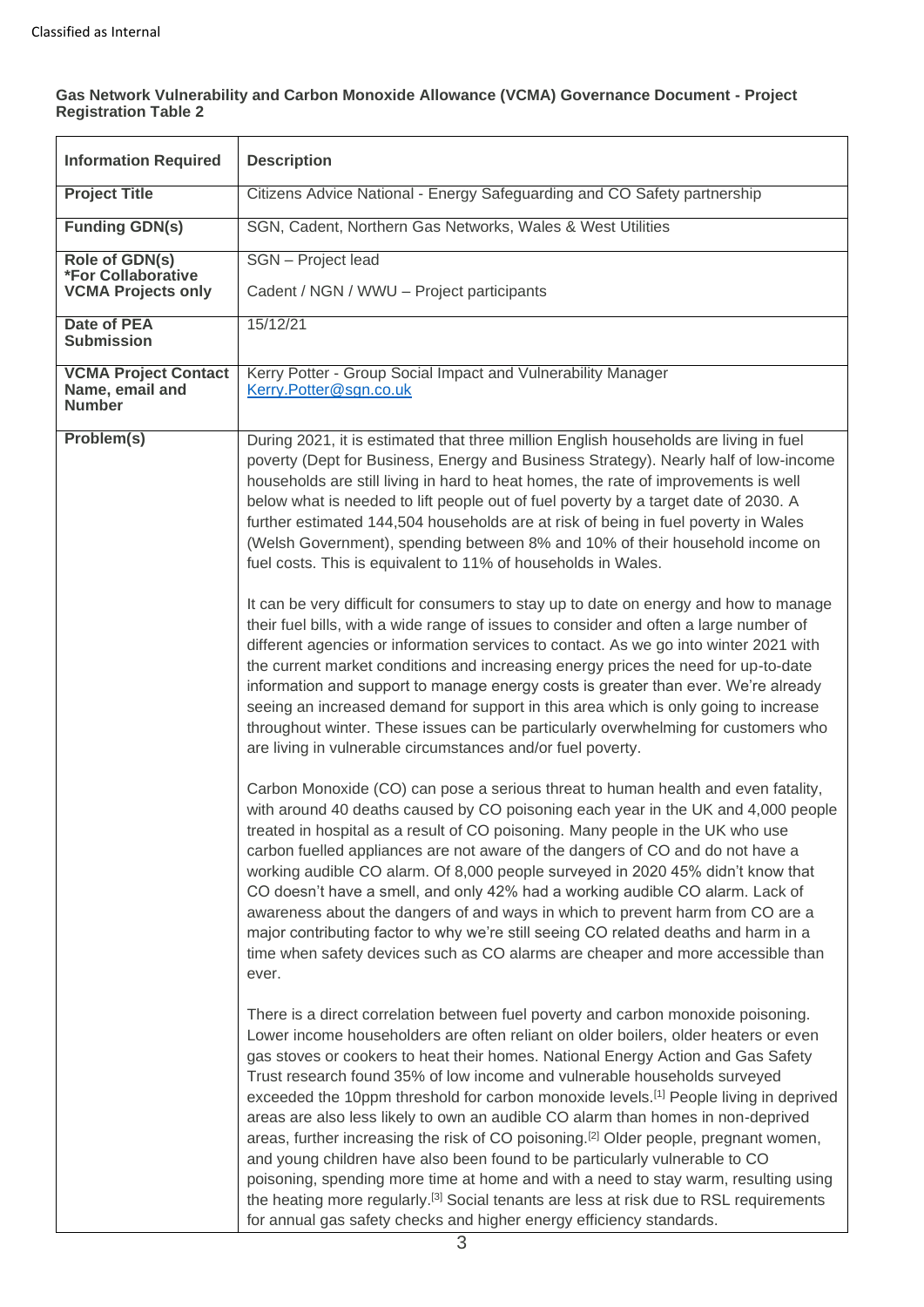$\overline{1}$ 

|                             | Citizens Advice teams are seeing more and more clients and through this partnership<br>we would like to ensure that this trusted service helps people in crisis with access to<br>support to have a safe and warm home. There is currently a knowledge and skills gap<br>within Citizens Advice and their Energy Advisors around CO safety, meaning they are<br>not able to raise awareness of the dangers of CO or identify potential CO risks when<br>supporting customers living in vulnerable circumstances.<br>[1] Cited on Safelincs blog (2020) Carbon monoxide poisoning: who is most at risk?<br>[2] Kokkarinen et al (2014) Investigation of audible carbon monoxide alarm ownership<br>[3] Ibid. Safelincs, Carbon monoxide poisoning                                                                                                                                                                                                                                                                                                                                                                                                                                                                                                                                                                                                                                                                                                                                                                                                                                                                                                                                                                                                                                                                                                                                                                                                                                                                                                                                                                                                                                                                                                                                                                                                                                                                                                                                                                                                                                                                                                                                                                                                                                                                               |
|-----------------------------|--------------------------------------------------------------------------------------------------------------------------------------------------------------------------------------------------------------------------------------------------------------------------------------------------------------------------------------------------------------------------------------------------------------------------------------------------------------------------------------------------------------------------------------------------------------------------------------------------------------------------------------------------------------------------------------------------------------------------------------------------------------------------------------------------------------------------------------------------------------------------------------------------------------------------------------------------------------------------------------------------------------------------------------------------------------------------------------------------------------------------------------------------------------------------------------------------------------------------------------------------------------------------------------------------------------------------------------------------------------------------------------------------------------------------------------------------------------------------------------------------------------------------------------------------------------------------------------------------------------------------------------------------------------------------------------------------------------------------------------------------------------------------------------------------------------------------------------------------------------------------------------------------------------------------------------------------------------------------------------------------------------------------------------------------------------------------------------------------------------------------------------------------------------------------------------------------------------------------------------------------------------------------------------------------------------------------------------------------------------------------------------------------------------------------------------------------------------------------------------------------------------------------------------------------------------------------------------------------------------------------------------------------------------------------------------------------------------------------------------------------------------------------------------------------------------------------------|
| <b>Scope and Objectives</b> | Delivered in partnership with Citizens Advice, and co-funded by the four UK Gas<br>Distribution Networks, this project aims to support vulnerable households with a single<br>point of contact for independent and bespoke support to keep a safe and warm home<br>for less. Working through Citizens Advice's network of local Energy Advice<br>Partnership Hubs, with the potential to access the full Citizens Advice network where<br>required, the partnership will deliver:<br>A pilot for the first three months to assess the benefit of the provision of an<br>$\bullet$<br>Energy and CO Safety pack for customers who are at risk of CO exposure<br>that includes; a CO alarm, a CO safety leaflet, a thermometer card,<br>information on how to access the Fuel Poor Network Extension Scheme<br>(FPNES), and an energy saving advice leaflet. If successful we will look to<br>amend the PEA to continue the provision of these for the full duration of the<br>project.<br>Dedicated frontline worker CO safety training provided for Citizens Advice<br>energy advisors across 79 Local Citizens Advice hubs across England and<br>Wales to educate them on the sources, signs, and symptoms of CO poisoning<br>(including the risks around low-level poisoning), what actions to take if CO<br>poisoning is suspected, and what they can do to prevent CO. Enabling them<br>to identify CO signs/risks and provide CO awareness sessions for the<br>customers they support.<br>CO awareness sessions provided to customers including key CO messaging;<br>$\bullet$<br>annual appliance testing, CO alarm maintenance, identifying signs/symptoms,<br>and actions if CO exposure/presence is suspected.<br>An extension of the existing Citizens Advice Energy Advice Programme (EAP)<br>$\bullet$<br>enabling more customers to be supported with energy advice - behavioural,<br>providing information on how to save energy by personal action<br>Energy Tariff support / advocacy - supporting people with energy bills, debt,<br>$\bullet$<br>switching, fuel bill renegotiation - support to be an active energy consumer<br>Benefit entitlement checks to ensure customers are receiving the appropriate<br>$\bullet$<br>benefits and grants based on their individual circumstances, including but not<br>limited to Warm Home Discount.<br>PSR registrations to the energy PSR (ensuring where possible the 'tick' to<br>$\bullet$<br>share information beyond the DNO / Supplier)<br>Locking Cooker Valve referrals into regional GDN where a need is identified<br>$\bullet$<br>to add a safety device to the gas cooker<br>Onward referral support to address other barriers to living in a safe and warm<br>$\bullet$<br>home, this could include but is not limited to; emergency funds, housing |

٦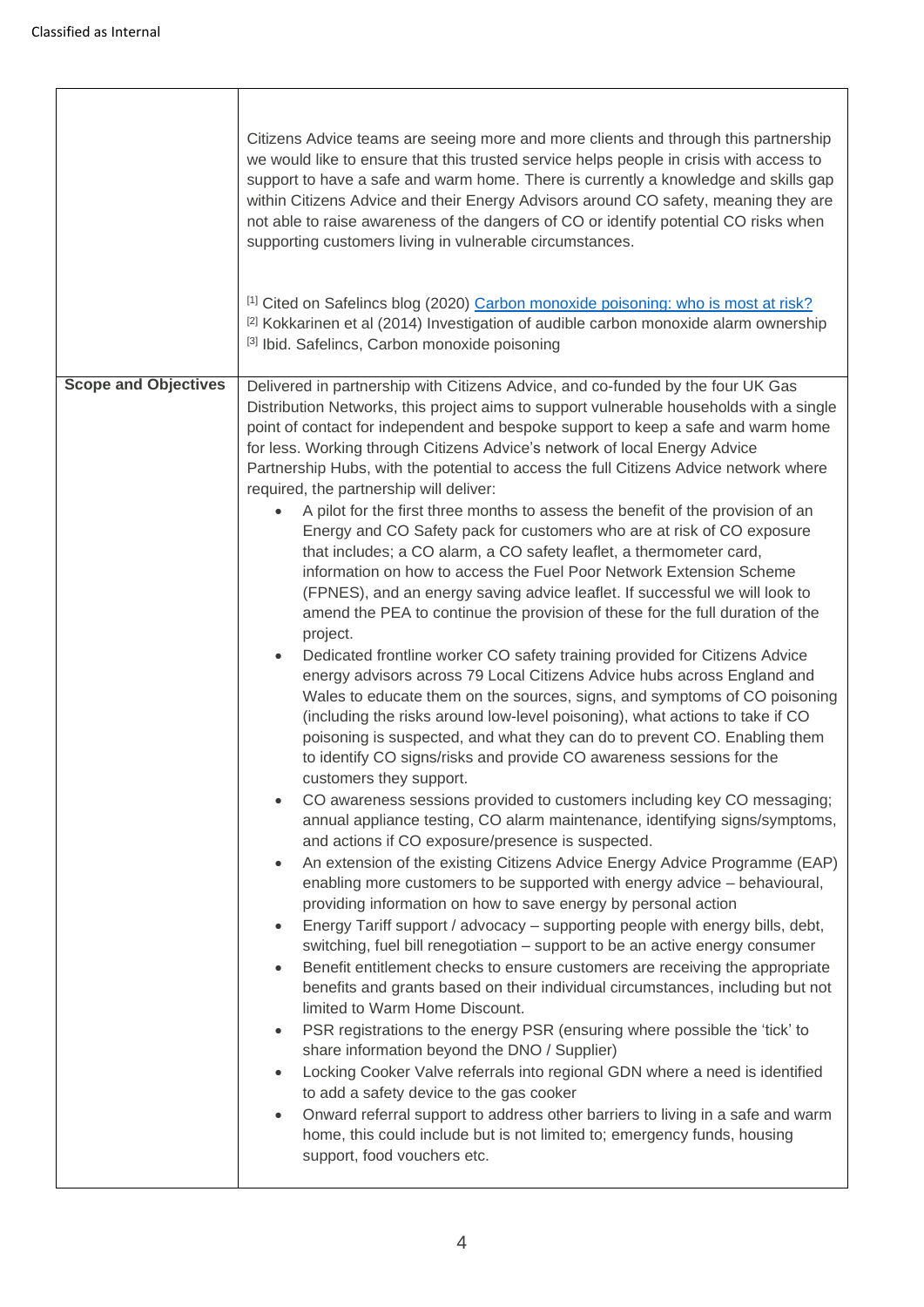| Why the Project is<br><b>Being Funded</b><br><b>Through the VCMA</b> | This project operates within all GDN networks and has been co-designed with<br>Citizens Advice to find solutions that work for all our customers. It qualifies under the<br>VCMA funding criteria as it will provide energy efficiency advice and CO safety<br>advice/interventions, empowering each householder to use energy safely, efficiently,<br>and affordably.<br><b>Eligibility Criteria</b>                                                                                                                                                                                                                                                                                                                                                                                                                                                                                                                                                                                                                                                              |
|----------------------------------------------------------------------|--------------------------------------------------------------------------------------------------------------------------------------------------------------------------------------------------------------------------------------------------------------------------------------------------------------------------------------------------------------------------------------------------------------------------------------------------------------------------------------------------------------------------------------------------------------------------------------------------------------------------------------------------------------------------------------------------------------------------------------------------------------------------------------------------------------------------------------------------------------------------------------------------------------------------------------------------------------------------------------------------------------------------------------------------------------------|
|                                                                      | a) We have calculated from a subset of outcomes that this project will have a<br>positive net SROI for customers.<br>b) This project will provide support to consumers in vulnerable situations and<br>relate to energy safeguarding, provide awareness of the dangers of CO and<br>an Energy and CO safety pack that will reduce the risk of harm caused by CO<br>c) We have defined outcomes for this project and the associated actions to<br>achieve these as detailed below;<br>d) This project and its outcomes go beyond activities that are funded through<br>other price control mechanisms or required through licence obligations; and<br>Is not being delivered through other external funding sources directly<br>e)<br>accessed by a GDN, including through other government (national, devolved<br>or local) funding.                                                                                                                                                                                                                               |
| <b>Evidence of</b><br><b>Stakeholder/Customer</b><br><b>Support</b>  | SGN Customer Engagement Group and Vulnerable Steering Group Engagement<br>During the shaping of the SGN business plan we committed to, over the 5-year price<br>control, to support over 250,000 vulnerable customers to use gas safely, affordably<br>and efficiently. To ensure that we adapt to market conditions we continue to engage<br>our SGN Vulnerable Steering Group, they help us shape our vulnerability and CO<br>strategies and our priorities for GD2 based on current need. Our expert stakeholders<br>representing a range of vulnerable customer segments guided us to work with existing<br>organisations that already support those in crisis and where we are able to broaden<br>the reach or increase the capacity of those established charities that support people<br>most in need. It is with guidance and support from our dedicated Vulnerable Steering<br>Group that SGN prioritise support for those most likely to need help from their utility<br>company due to low incomes, in extreme financial vulnerability and fuel crisis. |
|                                                                      | <b>GDN CO Collaboration Group</b><br>When discussing this as a potential collaborative VCMA project with the members of<br>the GDN CO Collaboration Group, strategic stakeholders including all four GDNs, Gas<br>Safe Register and Project Shout supported this partnership and the progression of<br>this project.                                                                                                                                                                                                                                                                                                                                                                                                                                                                                                                                                                                                                                                                                                                                               |
|                                                                      | GDN GD2 Consumer Vulnerability and Carbon Monoxide Steering Group<br>The GDN GD2 VCMA steering group work membership includes senior leaders from<br>each representative gas network and representation from key consumer advocacy<br>groups including Citizens Advice, National Energy Action and Energy UK. The<br>steering group ensures that the VCMA is managed in accordance with Ofgem<br>guidelines and the strategic ambitions of the group. This initiative was reviewed and<br>recognised as meeting an urgent and current need in the community.                                                                                                                                                                                                                                                                                                                                                                                                                                                                                                       |
|                                                                      | Feedback from Matt Copeland member of our strategic steering group and Head of<br>Policy and Public Affairs at NEA said "I support the Citizens Advice National<br>partnership going through the VCMA. This winter, and throughout next year, it will be<br>increasingly important to provide additional practical support to struggling energy<br>consumers. These projects will look to give additional advice, but also, crucially,                                                                                                                                                                                                                                                                                                                                                                                                                                                                                                                                                                                                                             |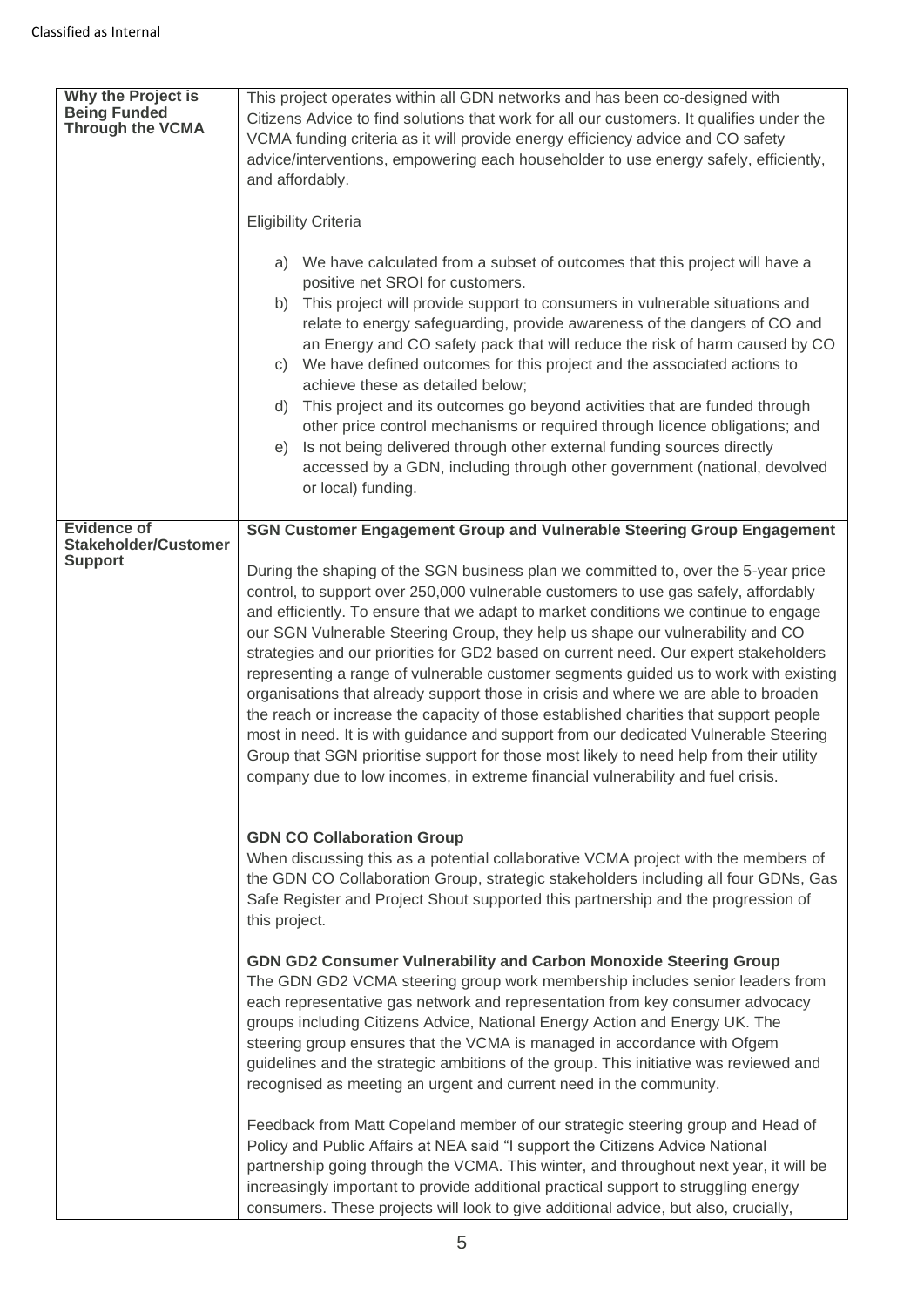|                                                                | financial support to those households that need it most, so that they can stay warm                                                                                                                                                                                                                                                                                                                                                                                                                                                                                                                                                                                                                                                                                                                                                                                                                                                                                                                                                                                                                                                                                                                                                                                                                                                                                                                                                                                                                                                                                                                                                                                                                   |
|----------------------------------------------------------------|-------------------------------------------------------------------------------------------------------------------------------------------------------------------------------------------------------------------------------------------------------------------------------------------------------------------------------------------------------------------------------------------------------------------------------------------------------------------------------------------------------------------------------------------------------------------------------------------------------------------------------------------------------------------------------------------------------------------------------------------------------------------------------------------------------------------------------------------------------------------------------------------------------------------------------------------------------------------------------------------------------------------------------------------------------------------------------------------------------------------------------------------------------------------------------------------------------------------------------------------------------------------------------------------------------------------------------------------------------------------------------------------------------------------------------------------------------------------------------------------------------------------------------------------------------------------------------------------------------------------------------------------------------------------------------------------------------|
|                                                                | and well at home through this period of extended high energy prices".                                                                                                                                                                                                                                                                                                                                                                                                                                                                                                                                                                                                                                                                                                                                                                                                                                                                                                                                                                                                                                                                                                                                                                                                                                                                                                                                                                                                                                                                                                                                                                                                                                 |
| Outcomes,<br><b>Associated Actions</b><br>and Success Criteria | Through this partnership the Citizens Advice local Energy Advice Programme teams<br>will work to directly support 17,500 vulnerable people with access to practical advice<br>on the dangers of CO and how to mitigate these, as well as energy advice that<br>improves their financial independence, their health and wellbeing, and increases their<br>confidence to manage their household utility costs.<br>The partnership will be embedded in the Citizen Advice Energy Advice Programme<br>and provide the following outcomes:<br>CA Energy Advisors educated on CO safety and confident to provide CO<br>$\bullet$<br>awareness to customers they work with<br>All customers supported will have a greater understanding of the importance<br>$\bullet$<br>of gas safety and the dangers associated with CO, with their CO awareness<br>measured via the CO awareness survey<br>All additional EAP customers will have a greater understanding of how to save<br>$\bullet$<br>energy and will be supported to become an active energy consumer<br>Through the pilot, customers identified in greatest need will be provided with a<br>$\bullet$<br>CO alarm and instructions on how to use it - potential to request more funding<br>and increase numbers if deemed successful<br>Through the pilot, customers identified in greatest need will be provided<br>$\bullet$<br>energy and CO safety literature to help them better understand how to use<br>energy safely, efficiently, and affordably - potential to request more funding<br>and increase numbers if deemed successful                                                                                                          |
|                                                                | <b>Success Criteria</b><br>120 CA Energy Advisors provided CO safety training<br>$\bullet$<br>5,000 customers supported to use energy safely, efficiently, and affordably<br>$\bullet$<br>via one-to-one energy and CO awareness discussions<br>12,500 customers will be more aware of the risks of CO and how to mitigate<br>$\bullet$<br>these following one-to-one CO awareness discussions<br>2,500 energy and CO safety packs issued (following a one-to-one energy<br>$\bullet$<br>and/or CO safety discussion) - Pilot, so potential to increase if successful<br>Up to 2,000 customers supported to switch tariff or supplier, ensuring they<br>$\bullet$<br>are getting the best price for their energy usage $-$ Due to the current fuel<br>crisis and market conditions it may not be possible to achieve this outcome<br>initially, however under normal circumstances this would be an outcome of<br>the EAP and we've included this as a potential outcome in the expectation<br>the market will return to 'normal' during the life of this partnership.<br>1,000 customers supported with fuel bill renegotiation and payment options<br>$\bullet$<br>for fuel debt<br>3,500 eligible customers supported to access and receive Warm Home<br>$\bullet$<br><b>Discount</b><br>2,950 PSR Registrations<br>$\bullet$<br>TBD LCV Referrals to regional GDN<br>$\bullet$<br>TBD FPNES Referrals to regional GDN<br>To monitor our impact in line with the above, we will:<br>Monitor outcomes against services provided<br>$\bullet$<br>Monitor who is making use of the service - customer demographics,<br>vulnerabilities, and needs<br>Survey service users for satisfaction and impact |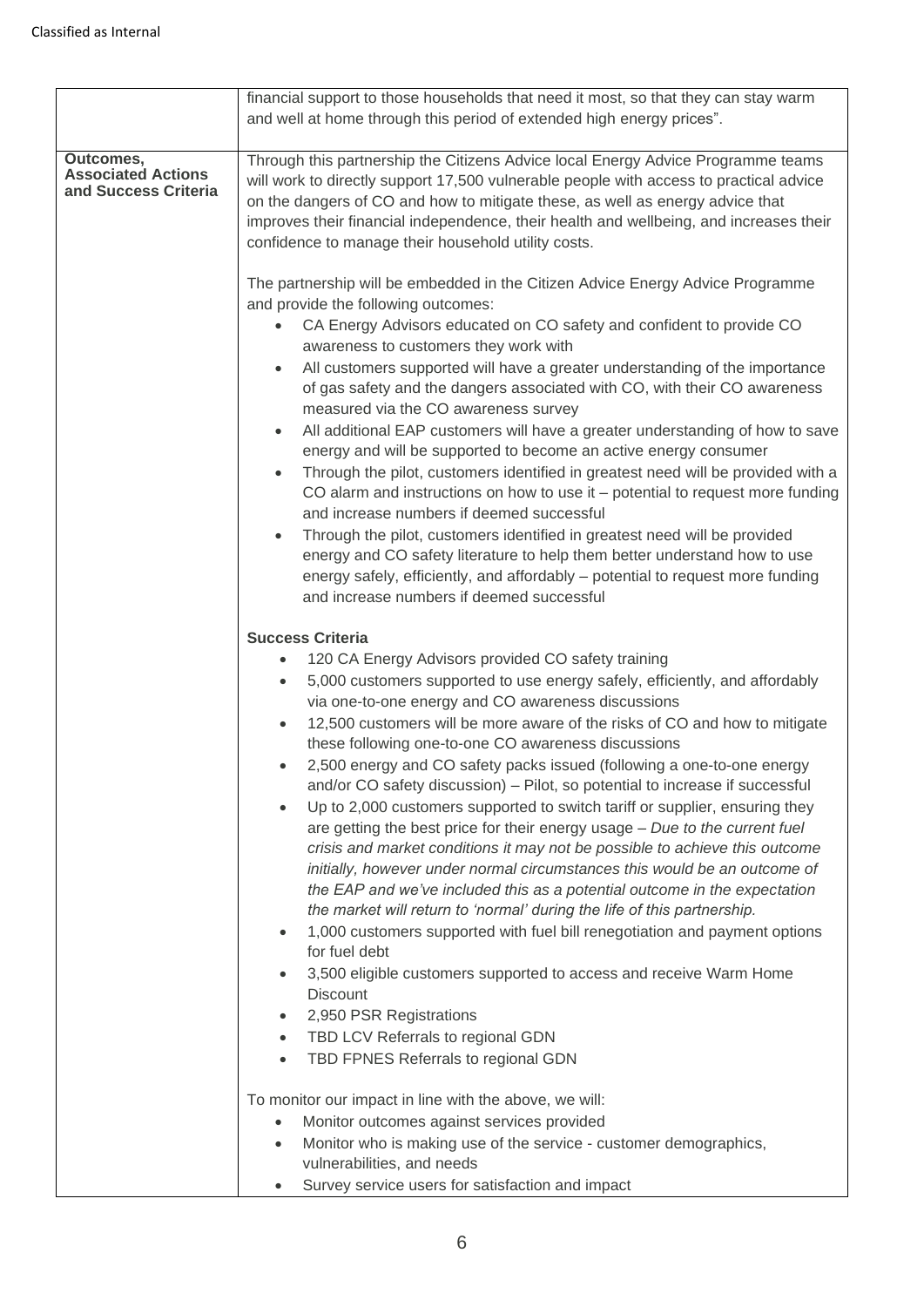|                                                 | Work closely with our partners to ensure that we all understand the issues<br>$\bullet$                                                       |  |  |  |  |
|-------------------------------------------------|-----------------------------------------------------------------------------------------------------------------------------------------------|--|--|--|--|
|                                                 | faced to continue to develop our services by need                                                                                             |  |  |  |  |
|                                                 | Provide case studies of the impact of the programme on frontline support and<br>$\bullet$                                                     |  |  |  |  |
|                                                 | impact of individuals supported by the initiative (partner and individual)                                                                    |  |  |  |  |
|                                                 | Work with Citizens Advice to solve the problem around measuring the                                                                           |  |  |  |  |
|                                                 | outcomes from a partner that is embedded within other referral pathways. For                                                                  |  |  |  |  |
|                                                 | example, if someone is supported through the EAP team they may get                                                                            |  |  |  |  |
|                                                 | referred out to receive other services, so what does that mean in terms of                                                                    |  |  |  |  |
|                                                 | overall impact and value for the customer.                                                                                                    |  |  |  |  |
|                                                 |                                                                                                                                               |  |  |  |  |
| <b>Project Partners and</b>                     | Citizens Advice Central - Lead delivery partner, managing relationship with all<br>$\bullet$                                                  |  |  |  |  |
| <b>Third Parties Involved</b>                   | local Citizens Advice Hubs involved in their Energy Advice Programme.                                                                         |  |  |  |  |
|                                                 | SGN - Lead gas network, providing funding and support to the delivery team,                                                                   |  |  |  |  |
|                                                 | including training and access to broader referral partners and direct services                                                                |  |  |  |  |
|                                                 | for customers including but not limited to Locking Cooker Valves, CO alarms                                                                   |  |  |  |  |
|                                                 | and access to the Fuel Poor Network Extension Scheme.                                                                                         |  |  |  |  |
|                                                 | Cadent / Northern Gas Networks / Wales & West Utilities - Partner gas                                                                         |  |  |  |  |
|                                                 | networks providing funding and access to broader referral partners and direct                                                                 |  |  |  |  |
|                                                 | services for customers including but not limited to Locking Cooker Valves, CO<br>alarms and access to the Fuel Poor Network Extension Scheme. |  |  |  |  |
|                                                 | Charis Grants - Delivery partner, assembling and sending out the energy and                                                                   |  |  |  |  |
|                                                 | $\bullet$<br>CO safety packs.                                                                                                                 |  |  |  |  |
|                                                 | Fireblitz Extinguishers Ltd - Supplier of the CO alarms for inclusion in the                                                                  |  |  |  |  |
|                                                 | energy and CO safety packs.                                                                                                                   |  |  |  |  |
|                                                 |                                                                                                                                               |  |  |  |  |
| <b>Potential for New</b>                        | Through customer feedback, surveys, and case studies we expect to understand how                                                              |  |  |  |  |
| Learning                                        | effective one-to-one energy advice and CO safety discussions are for people in crisis.                                                        |  |  |  |  |
|                                                 |                                                                                                                                               |  |  |  |  |
|                                                 | Working with Citizens Advice and their broader network we are hoping to enhance our                                                           |  |  |  |  |
|                                                 | understanding of the additional benefits for customers that come from a partner                                                               |  |  |  |  |
|                                                 | embedded within other referral pathways and able to refer out customers in need to<br>other services.                                         |  |  |  |  |
|                                                 |                                                                                                                                               |  |  |  |  |
|                                                 | We are looking to trial the provision of an energy and CO safety pack sent out to                                                             |  |  |  |  |
|                                                 | customers following their discussion to ensure that all households who would benefit                                                          |  |  |  |  |
|                                                 | from a new CO Alarm and advice pack have one issued. We will look to assess how                                                               |  |  |  |  |
|                                                 | effective this is as a method of delivering additional information on managing a safe                                                         |  |  |  |  |
|                                                 | and warm home.                                                                                                                                |  |  |  |  |
|                                                 |                                                                                                                                               |  |  |  |  |
| <b>Scale of VCMA</b><br><b>Project and SROI</b> | This project is working with Citizens Advice Central and 79 local Citizens Advice Hubs                                                        |  |  |  |  |
| <b>Calculations</b>                             | across England and Wales in all four GDN footprints.                                                                                          |  |  |  |  |
|                                                 | SGN worked with leading social impact research consultancy SIA Partners to carry                                                              |  |  |  |  |
|                                                 | out an assessment of the financial and wellbeing outcomes applicable to our services                                                          |  |  |  |  |
|                                                 | for vulnerable customers incorporated in this partnership.                                                                                    |  |  |  |  |
|                                                 | Carrying out a high-level assessment against a subset of the predicted outcomes and                                                           |  |  |  |  |
|                                                 | recognising that the project has some outcomes we can't currently forecast delivery                                                           |  |  |  |  |
|                                                 | for, we still forecast a positive net social return.                                                                                          |  |  |  |  |
|                                                 |                                                                                                                                               |  |  |  |  |
|                                                 | *detailed SROI assessment provided separately                                                                                                 |  |  |  |  |
| <b>VCMA Project Start</b>                       | 1st January 2022 - 31st March 2023                                                                                                            |  |  |  |  |
| and End Date                                    |                                                                                                                                               |  |  |  |  |
| <b>Geographical Area</b>                        | The project will take place across 79 local Citizens Advice hubs in England and Wales                                                         |  |  |  |  |
|                                                 | within the following regions:                                                                                                                 |  |  |  |  |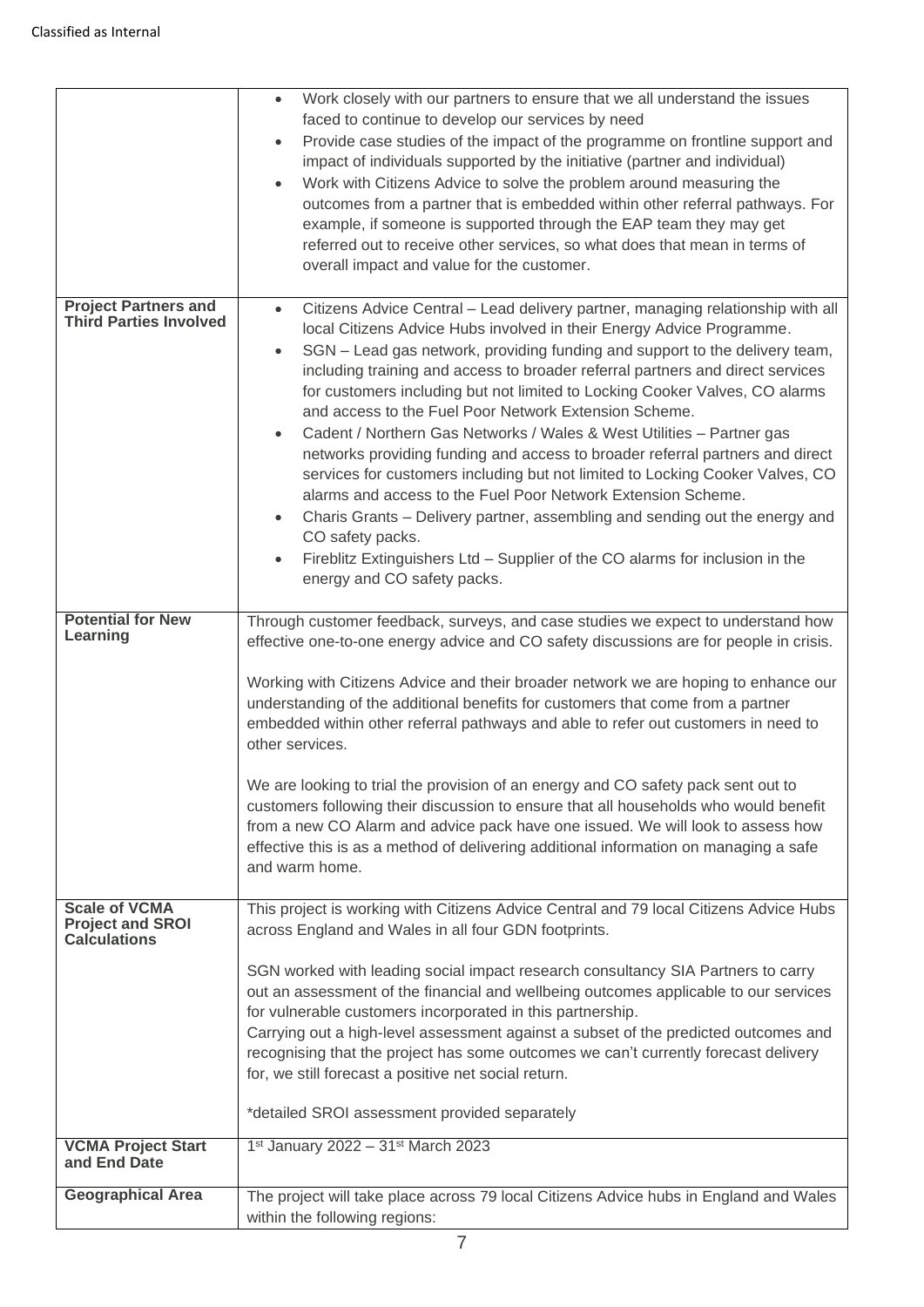| East Midlands<br>$\bullet$          |
|-------------------------------------|
| Eastern<br>$\bullet$                |
| London<br>$\bullet$                 |
| North East<br>$\bullet$             |
| North West<br>$\bullet$             |
| South East<br>$\bullet$             |
| South West<br>$\bullet$             |
| Wales<br>$\bullet$                  |
| <b>West Midlands</b><br>$\bullet$   |
| Yorkshire & the Humber<br>$\bullet$ |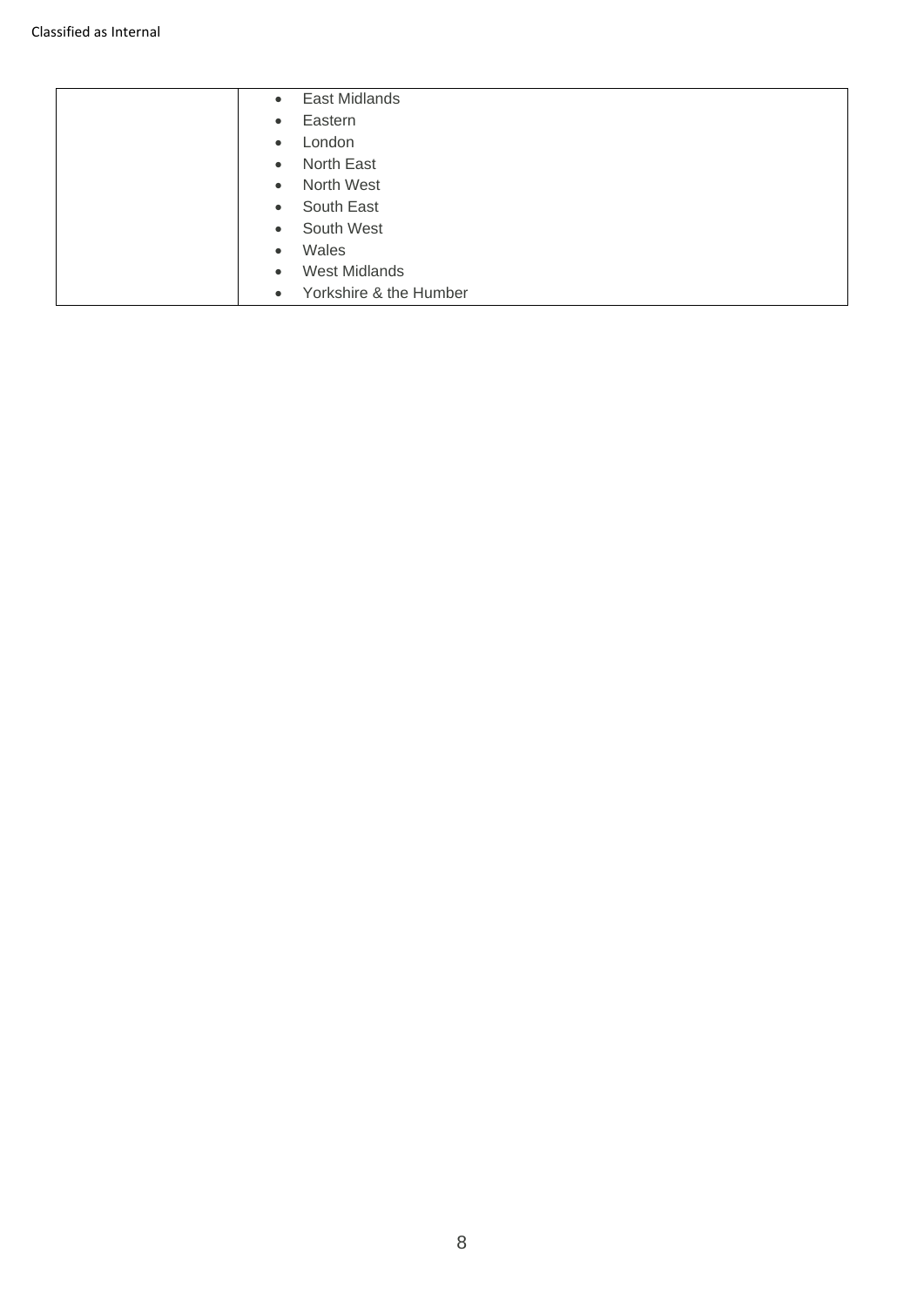#### **Gas Network Vulnerability and Carbon Monoxide Allowance (VCMA) Governance Document - PEA Control Table**

In order to ensure that a VCMA project is registered in accordance with the Ofgem VCMA governance document (incl. project eligibility assessment), the below table should be completed as part of the project registration process.

## Stage 1: GDN Collaboration Group PEA Review **Meeting date review completed: Reviewed via e-mail between 19 – 26 November Review completed by:**

| GDN:       | Name:               | Job Title:                                   |
|------------|---------------------|----------------------------------------------|
| Cadent     | <b>Phil Burrows</b> | <b>Head of Customer Vulnerability Social</b> |
|            |                     | <b>Programmes Delivery</b>                   |
| <b>NGN</b> | Steve Dacre         | Vulnerability Innovations Lead               |
| <b>SGN</b> | <b>Kerry Potter</b> | Group Social Impact and Vulnerability        |
|            |                     | Manager                                      |
| <b>WWU</b> | Elizabeth Warwick   | Stakeholder Engagement Manager               |

## Stage 2: GD2CVG Panel Review **Meeting date sign off agreed: 26/11/21 Review completed by:**

| GDN:       | Name:               | Job Title:                              |
|------------|---------------------|-----------------------------------------|
| Cadent     | <b>Phil Burrows</b> | Head of Customer Vulnerability Social   |
|            |                     | <b>Programmes Delivery</b>              |
| <b>NGN</b> | Eileen Brown        | <b>Customer Experience Director</b>     |
| <b>SGN</b> | Maureen McIntosh    | <b>Head of Customer Experience</b>      |
| <b>WWU</b> | Nigel Winnan        | Head of Customer and Social Obligations |

|  | Step 3: Participating GDN individual signatory sign-off |  |  |
|--|---------------------------------------------------------|--|--|
|  |                                                         |  |  |

| <b>GDN</b> | Name:                 | Job Title:                                             | Signature:   | Date:      |
|------------|-----------------------|--------------------------------------------------------|--------------|------------|
| Cadent:    | <b>Philip Burrows</b> | <b>Head of Customer</b><br><b>Vulnerability Social</b> |              | 09/12/21   |
|            |                       | <b>Programmes Delivery</b>                             |              |            |
| NGN:       | Eileen Brown          | <b>Customer Experience</b><br>Director                 |              | 15.12.2021 |
| SGN:       | Rob Gray              | Director of Stakeholder &<br>Communications            | Rob Gray     | 15/12/21   |
| WWU:       | Nigel Winnan          | Head of Customer and<br>Social Obligations             | Nigel Winnan | 9/12/2021  |
|            |                       |                                                        |              |            |

Step 4: Upload PEA Document to the Website & Notification Email Sent to Ofgem (vcma@ofgem.gov.uk)